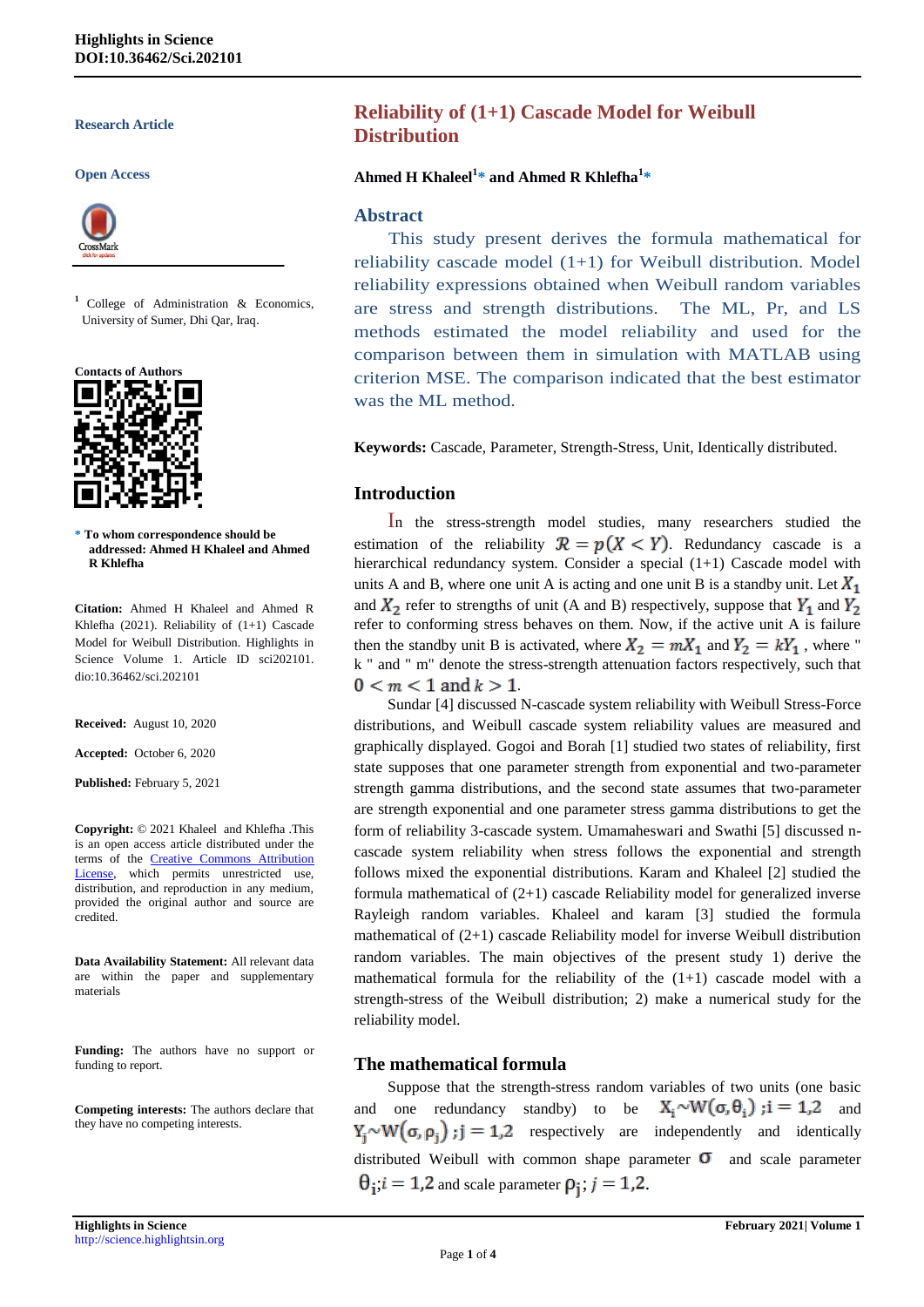The CDF of 
$$
W(\sigma, \theta_i)
$$
 is:  $F(x) = 1 - e^{-\theta_i x^{\sigma}}$   $x > 0$ ;  $\sigma, \theta_i > 0$  ;  $i = 1,2$  ...(1)

and The CDF of 
$$
W(\sigma, \rho_j)
$$
 is  $G(y) = 1 - e^{-\rho y^{\sigma}} y > 0$ ;  $\sigma, \rho > 0$ ;  $j = 1, 2$  ...(2)

The PDF of 
$$
W(\sigma, \theta_i)
$$
 is:  $f(x) = \sigma \theta_i x^{\sigma-1} e^{-\theta x}$   $x > 0$ ;  $\sigma, \theta_i > 0$ ;  $i = 1,2$  ...(3)  
and The PDF of  $W(\sigma, \rho_j)$  is:  $g(y) = \sigma \rho y^{\sigma-1} e^{-\rho y^{\sigma}}$   $x > 0$ ;  $\sigma, \rho > 0$ ;  $j = 1,2$  ...(4)

The reliability function for  $(1+1)$  cascade model can be formulated as:

**... (5)** Case one: when unit A are activated and the unit B acting as the standby unit then :  $R_1 = p[X_1 \ge Y_1]$ 

$$
= \int_0^{\infty} p[X_1 \ge Y_1] g(y_1) dy_1
$$
  
\n
$$
= \int_0^{\infty} p[X_1 \ge Y_1] g(y_1) dy_1
$$
  
\n
$$
= \int_0^{\infty} \left[ \int_{y_1}^{\infty} f(x_1) dx_1 \right] g(y_1) dy_1
$$
  
\n
$$
R_1 = \int_0^{\infty} \left[ \overline{F}_{x_1}(y_1) \right] g(y_1) dy_1
$$
 .... (6)

substituting equations  $(1)$ ,  $(2)$ ,  $(3)$  and  $(4)$  in  $(6)$ , will get as

$$
R_{1} = \left[ \int_{0}^{\infty} (e^{-\theta_{1}y_{1}}^{\sigma}) \sigma \rho_{1}y_{1}^{\sigma-1} e^{-\rho_{1}y_{1}}^{\sigma} dy_{1} \right]
$$
  
\n
$$
= \left[ \int_{0}^{\infty} \sigma \rho_{1}y_{1}^{\sigma-1} e^{-(\theta_{1} + \rho_{1})y_{1}^{\sigma}} dy_{1} \right]
$$
  
\nLet :  $u_{1} = (\theta_{1} + \rho_{1})y_{1}^{\sigma}$ ,  $du_{1} = \sigma(\theta_{1} + \rho_{1})y_{1}^{\sigma-1} dy_{1}$   
\n
$$
R_{1} = \left[ \frac{\rho_{1}}{(\theta_{1} + \rho_{1})} \int_{0}^{\infty} e^{-u_{1}} du_{1} \right]
$$
  
\n
$$
R_{1} = \left[ \frac{\rho_{1}}{\theta_{1} + \rho_{1}} \right]
$$
...(7)

**Case two** : When unit A fails and the standby unit B is becomes an active unit, so :  $R_2 = p[X_1 < Y_1, X_2 \ge Y_2]$  $\begin{aligned} \mathbf{R}_2 &= \mathbf{p}\big[X_1 < Y_1, mX_1 \geq kY_1\big] \\ \text{Where } \mathbf{X}_2 &= mX_1 \quad, \text{ } \mathbf{Y}_2 = kY_1 \end{aligned}$  $R_2 = \int_0^{\infty} p(X_1 < Y_1) p(mX_1 \geq kY_1) g(y_1) dy_1$  $= \textstyle\int_0^\infty \bigl(\int_0^{y_1} f(x_1) \ dx_1\bigr) \biggl( \textstyle\int_{\frac{\omega}{\omega}y_1}^\infty f(x_1) \ dx_1 \biggr) g(y_1) dy_1$ 

$$
R_2 = \int_0^\infty (F_{x_1}(y_1)) \left( \overline{F}_{x_1} \left( \frac{k}{m} y_1 \right) \right) g(y_1) dy_1
$$
\nsubstituting equations (1), (2), (3) and (4) in (8), will get as

$$
\begin{aligned} R_2 &= \\ &\left[\int_0^\infty \!\!\! \left(1-e^{-\theta_1 y_1}{}^\sigma\right)\! \left(e^{-\theta_1 (\frac{k}{m}y_1)^\sigma}\right) \, \sigma \rho_1 y_1{}^{\sigma-1} e^{-\mu_1 y_1{}^\sigma} dy_1\right] \\ R_2 &= \left[\!\left(\int_0^\infty \sigma \rho_1 y_1{}^{\sigma-1} e^{-\left(\theta_1 \left(\frac{k}{m}\right)^\sigma + \rho_1\right) y_1{}^\sigma} dy_1\right) \!-\! \left(\int_0^\infty \sigma \rho_1 y_1{}^{\sigma-1} e^{-\left(\theta_1 \left(1+\left(\frac{k}{m}\right)^\sigma\right) + \rho_1\right) y_1{}^\sigma} dy_1\right)\!\right] \\ \text{Suppose that:} \end{aligned}
$$

$$
u_2 = \left(\theta_1 \left(\frac{k}{m}\right)^{\sigma} + \rho_1\right) y_1^{\sigma}, \quad du_2 = \sigma \left(\theta_1 \left(\frac{k}{m}\right)^{\sigma} + \rho_1\right) y_1^{\sigma - 1} dy_1
$$
  

$$
u_3 = \left(\theta_1 \left(1 + \left(\frac{k}{m}\right)^{\sigma}\right) + \rho_1\right) y_1^{\sigma}, \quad du_3 = \sigma \left(\theta_1 \left(1 + \left(\frac{k}{m}\right)^{\sigma}\right) + \rho_1\right) y_1^{\sigma - 1} dy_1
$$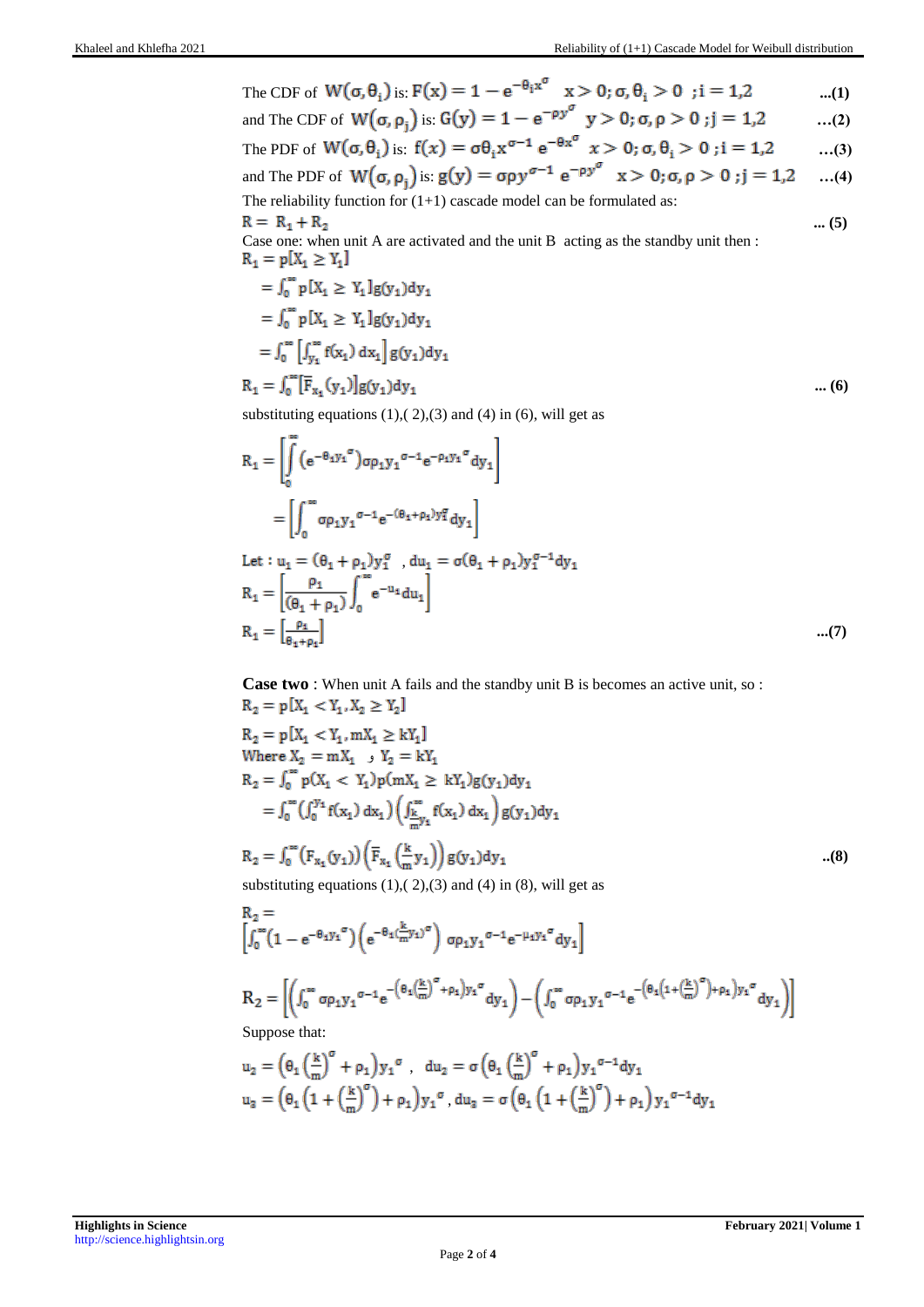$$
R_2 = \left[ \left( \frac{\rho_1}{\left( \theta_1 \left( \frac{k}{m} \right)^{\sigma} + \rho_1 \right)} \int_0^{\infty} e^{-u_2} du_2 \right) - \left( \frac{\rho_1}{\left( \theta_1 \left( 1 + \left( \frac{k}{m} \right)^{\sigma} \right) + \rho_1 \right)} \int_0^{\infty} e^{-u_2} du_3 \right) \right]
$$
  
= 
$$
\left[ \frac{\rho_1}{\left( \theta_1 \left( \frac{k}{m} \right)^{\sigma} + \rho_1 \right)} - \frac{\rho_1}{\left( \theta_1 \left( 1 + \left( \frac{k}{m} \right)^{\sigma} \right) + \rho_1 \right)} \right]
$$
  

$$
R_2 = \left[ \frac{\theta_1 \rho_1}{\left( \theta_1 \left( \frac{k}{m} \right)^{\sigma} + \rho_1 \right) \left( \theta_1 + \theta_1 \left( \frac{k}{m} \right)^{\sigma} + \rho_1 \right)} \right]
$$
...(9)

Now, substituting  $(7)$  and  $(9)$  in  $(5)$ ; we get the reliability function for  $(1+1)$  cascade model of Weibull distribution ;  $\bf{R}$  can be written as :

$$
R = \left[\frac{\rho_1}{\theta_1 + \rho_1}\right] + \left[\frac{\theta_1 \rho_1}{\left(\theta_1\left(\frac{k}{m}\right)^{\sigma} + \rho_1\right)\left(\theta_1 + \theta_1\left(\frac{k}{m}\right)^{\sigma} + \rho_1\right)}\right] \tag{10}
$$

# **Numerical Study of Reliability Model**

We perform numerical study by calculating reliabilities in the mathematical form R for Weibull Distribution for different values of strength and stress parameters  $(\sigma, \theta_1, \theta_2, \rho_1, \rho_2)$ . The results as in the table:

| <i>Experiment</i>       | $\boldsymbol{k}$ | $\boldsymbol{m}$ | σ              | $\boldsymbol{\theta}_1$ | $\rho_1$ | $R_{1}$ | $R_{2}$ | R      |
|-------------------------|------------------|------------------|----------------|-------------------------|----------|---------|---------|--------|
| 1                       | 1.1              | 0.6              | 1              | 1                       | 1        | 0.5000  | 0.0921  | 0.5921 |
| $\overline{2}$          | 1.1              | 0.6              | 0.25           | $\mathbf{1}$            | 1        | 0.5000  | 0.1461  | 0.6461 |
| 3                       | 1.1              | 0.6              | $\overline{2}$ | 1                       | 1        | 0.5000  | 0.0428  | 0.5428 |
| $\overline{\mathbf{4}}$ | 1.1              | 0.6              | 1              | 0.25                    | 1        | 0.8000  | 0.1003  | 0.9003 |
| 5                       | 1.1              | 0.6              | 1              | $\overline{2}$          | 1        | 0.3333  | 0.0643  | 0.3976 |
| 6                       | 1.1              | 0.6              | 1              | 1                       | 0.25     | 0.2000  | 0.0389  | 0.2389 |
| 7                       | 1.1              | 0.6              | 1              | 1                       | 3        | 0.7500  | 0.1064  | 0.8564 |
| 8                       | 1.5              | 0.25             | 1              | 1                       | 1        | 0.5000  | 0.0179  | 0.5179 |
| 9                       | 1.1              | 0.75             | 1              | 0.25                    | 1        | 0.8000  | 0.1132  | 0.9132 |
| 10                      | 1.1              | 0.99             | 1              | 1                       | 3        | 0.7500  | 0.1428  | 0.8928 |

### **Discussions**

- 1. When comparing experiment (1) with experiment (2), we notice that the reliability value increases with the decrease in the value of the parameter  $\sigma$ .
- 2. When comparing experiment (1) with experiment (3), we notice that the reliability value decrease with the increases in the value of the parameter  $\sigma$ .
- 3. When comparing experiment (1) with experiment (4), we notice that the reliability value increases with the decrease in the value of the parameter  $\theta$ .
- 4. When comparing experiment (1) with experiment (5), we notice that the reliability value decrease with the increases in the value of the parameter  $\theta$ .
- 5. When comparing experiment (1) with experiment (6), we notice that the reliability value decrease with the decrease in the value of the parameter  $\rho$ .
- 6. When comparing experiment (1) with experiment (7), we notice that the reliability value increases with the increases in the value of the parameter  $\rho$ .
- 7. When comparing experiment (1) with experiment (8), we notice that the reliability value decrease with the increases in the value of  $\left(\frac{k}{m}\right)$ .